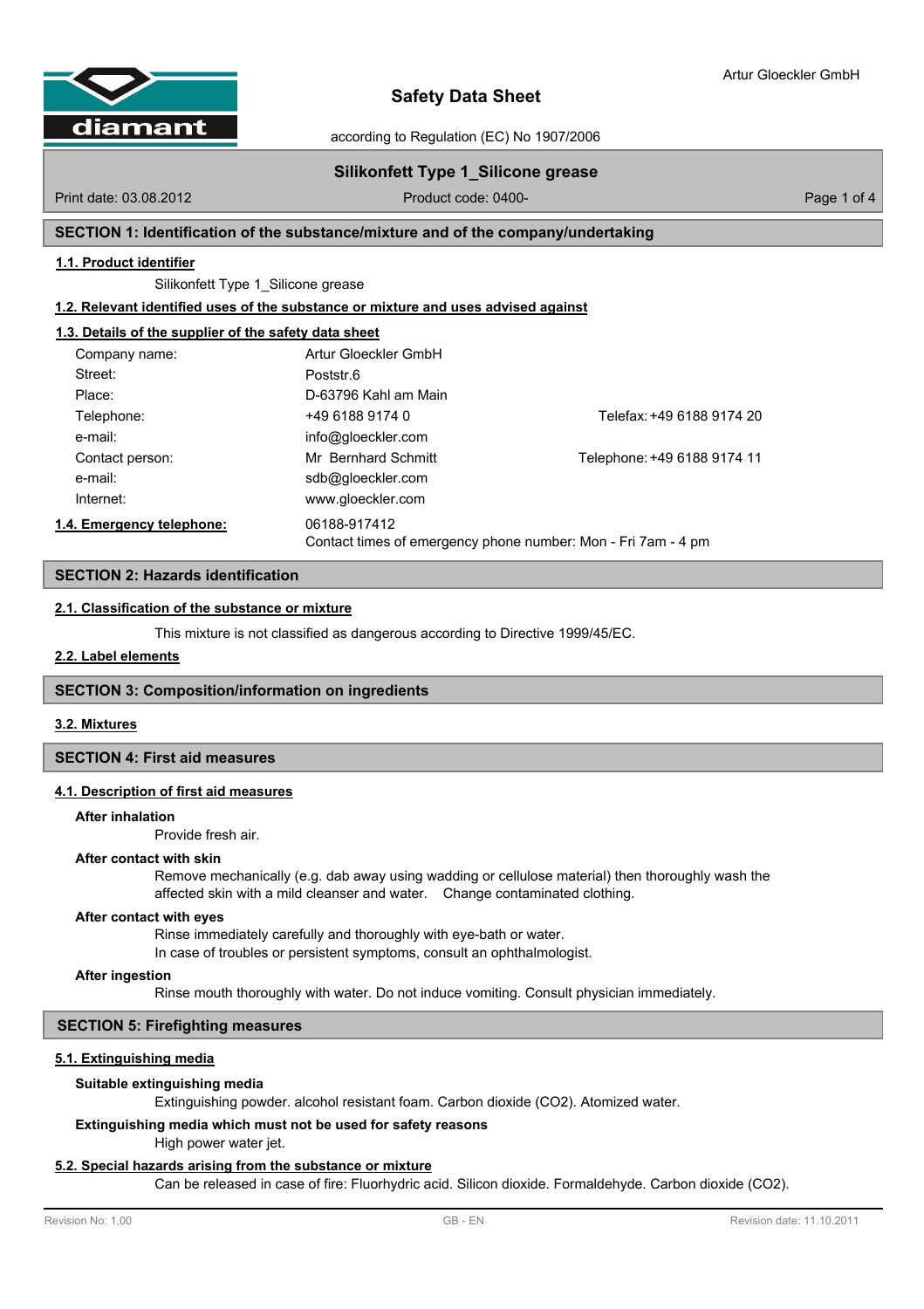

according to Regulation (EC) No 1907/2006

# **Silikonfett Type 1\_Silicone grease**

Print date: 03.08.2012 Product code: 0400- Product code: 0400- Page 2 of 4

Carbon monoxide.

# **5.3. Advice for firefighters**

In case of fire: Wear self-contained breathing apparatus.

## **Additional information**

Use water spray/stream to protect personnel and to cool endangered containers.

# **SECTION 6: Accidental release measures**

# **6.1. Personal precautions, protective equipment and emergency procedures**

Wear personal protection equipment.

#### **6.2. Environmental precautions**

Do not empty into drains or the aquatic environment.

# **6.3. Methods and material for containment and cleaning up**

Absorb with liquid-binding material (e.g. sand, diatomaceous earth, acid- or universal binding agents). Treat the assimilated material according to the section on waste disposal.

# **6.4. Reference to other sections**

High slip hazard because of leaking or spilled product.

### **SECTION 7: Handling and storage**

#### **7.1. Precautions for safe handling**

#### **Further information on handling**

Take precautionary measures against static discharges. Wear antistatic work clothing.

# **7.2. Conditions for safe storage, including any incompatibilities**

#### **Requirements for storage rooms and vessels**

Keep in a cool, well-ventilated place.

#### **Advice on storage compatibility**

Materials to avoid: Oxidizing agents.

# **SECTION 8: Exposure controls/personal protection**

## **8.1. Control parameters**

### **8.2. Exposure controls**

#### **Protective and hygiene measures**

Change contaminated clothing. Wash hands before breaks and at the end of work. When using do not eat or drink.

#### **Hand protection**

Suitable material: NBR (Nitrile rubber). Breakthrough times and swelling characteristics of the material must be taken into consideration.

#### **Eye protection**

Tightly sealed safety glasses.

#### **Skin protection**

Wear personal protection equipment.

# **SECTION 9: Physical and chemical properties**

# **9.1. Information on basic physical and chemical properties**

| Physical state: | Paste               |
|-----------------|---------------------|
| Colour:         | white - transparent |
| Odour:          | odourless           |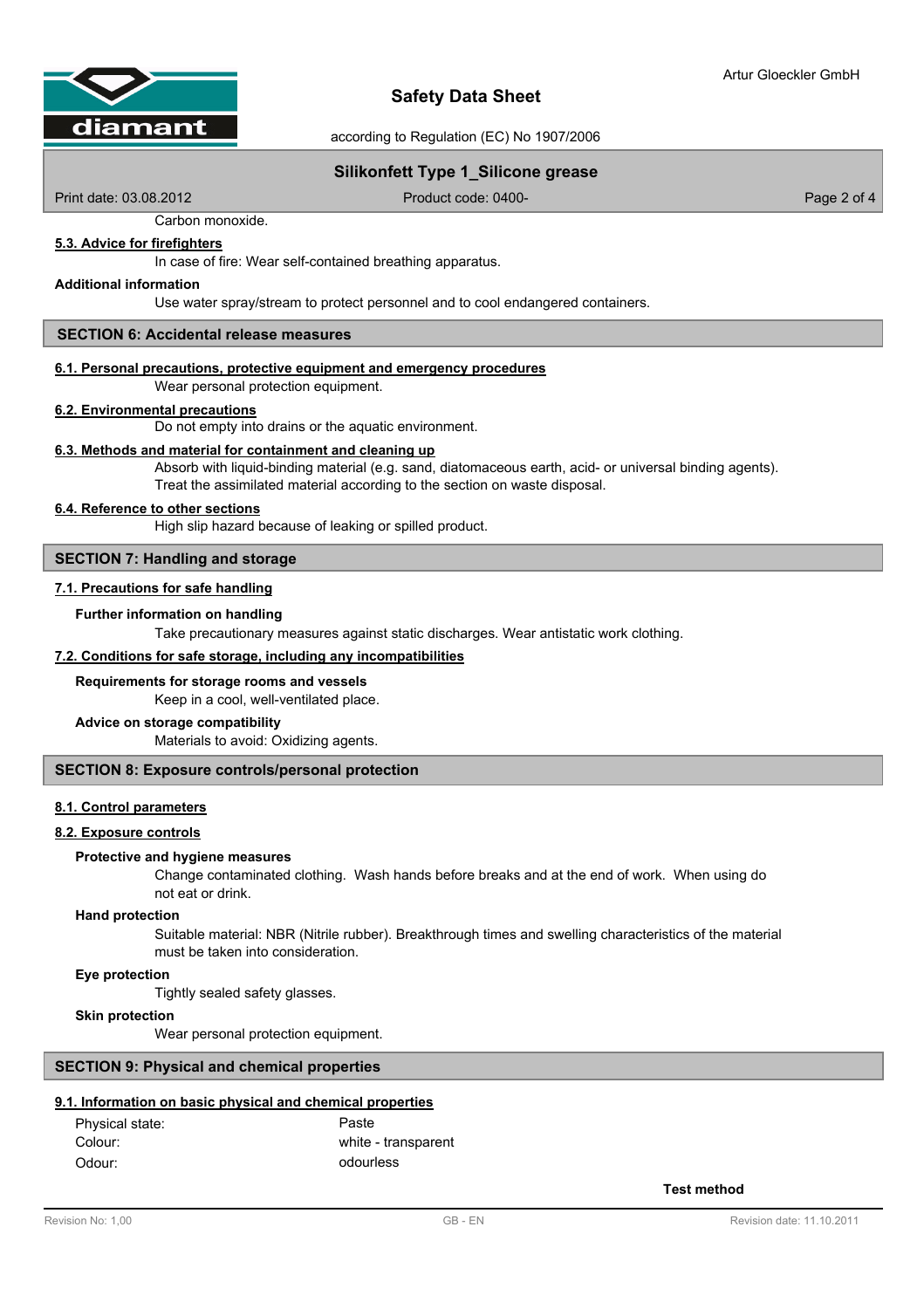

according to Regulation (EC) No 1907/2006

| <b>Silikonfett Type 1_Silicone grease</b> |                           |             |  |
|-------------------------------------------|---------------------------|-------------|--|
| Print date: 03.08.2012                    | Product code: 0400-       | Page 3 of 4 |  |
| Changes in the physical state             |                           |             |  |
| Boiling point:                            | $>$ 300 °C                |             |  |
|                                           | $>$ 150 °C                |             |  |
| Flash point:                              | $>$ 300 °C DIN 51376      |             |  |
| <b>Explosive properties</b><br>none/none  |                           |             |  |
| Vapour pressure:<br>(at 20 $°C$ )         | $< 0.01$ hPa              |             |  |
| Density (at $25^{\circ}$ C):              | ca. $1$ g/cm <sup>3</sup> |             |  |
| Water solubility:                         | insoluble                 |             |  |

### **SECTION 10: Stability and reactivity**

#### **10.4. Conditions to avoid**

Protect against: heat.

#### **10.5. Incompatible materials**

Oxidizing agents, strong.

#### **10.6. Hazardous decomposition products**

Material is stable under normal conditions.

# **Further information**

Protect against: cooling (< -40 °C )

# **SECTION 11: Toxicological information**

### **11.1. Information on toxicological effects**

#### **Acute toxicity**

Following eye contact: mild irritant. After eye contact obscuration of sight is possible due to oil film on the eyeball.

# **Further information**

The following refers to the component polydimethylsiloxane: tests at temperatures above 150°C show that a small amount of formaldehyde is formed due to oxidative degradation.

# **SECTION 12: Ecological information**

# **12.1. Toxicity**

According to the criteria of the EC-classification and labelling "dangerous for the environment" (93/21/EEC) the material/product is not to be classified as dangerous to the environment.

# **12.3. Bioaccumulative potential**

No indication of bio-accumulation potential.

# **SECTION 13: Disposal considerations**

### **13.1. Waste treatment methods**

#### **Advice on disposal**

Do not empty into drains or the aquatic environment. Waste disposal according to official state regulations.

### **SECTION 14: Transport information**

# **Land transport (ADR/RID)**

### **Other applicable information (land transport)**

Not restricted